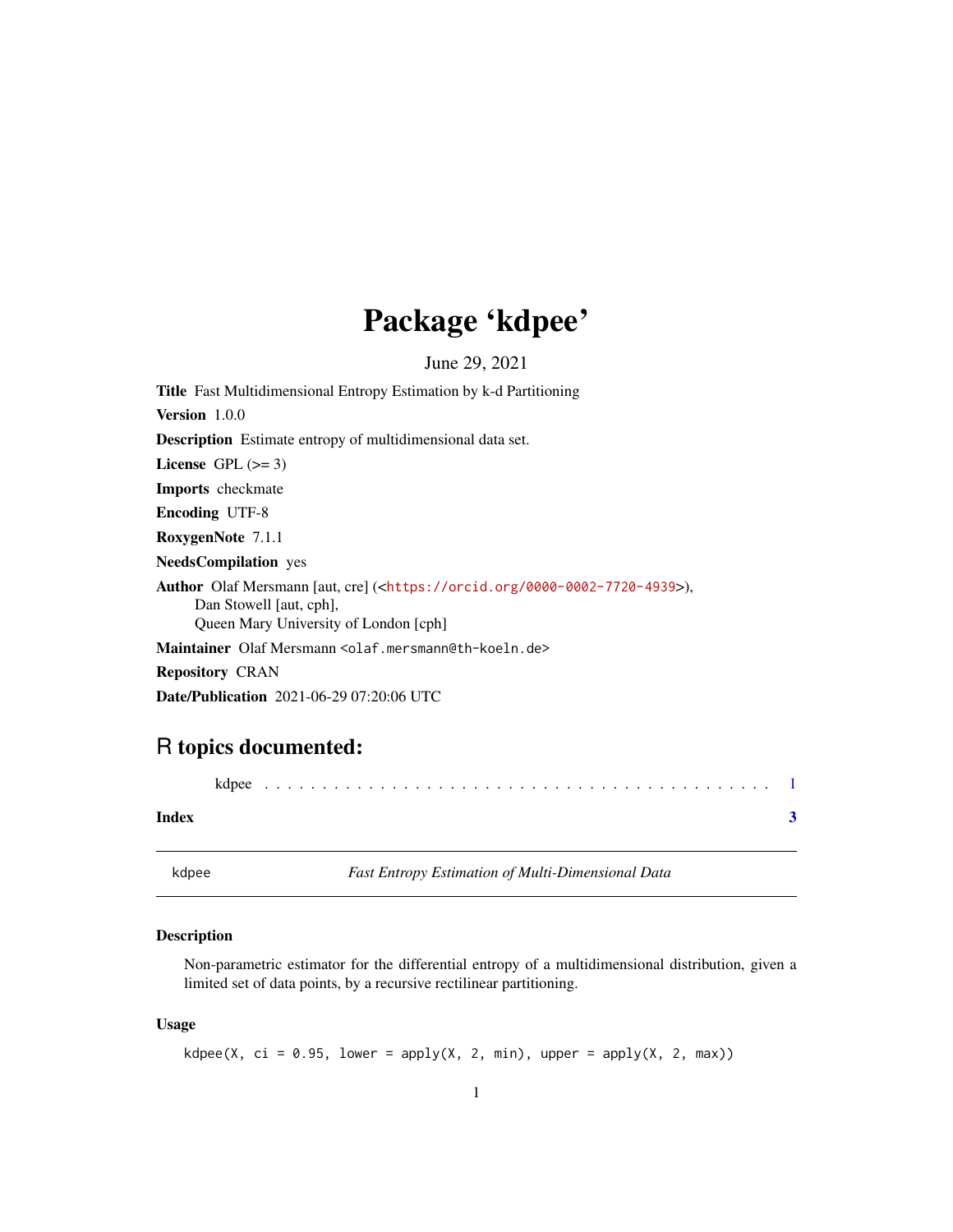$2<sup>2</sup>$ 

#### Arguments

| $\times$ | [matrix]<br>Data, one observation per row.                                                                       |
|----------|------------------------------------------------------------------------------------------------------------------|
| ci       | [numeric(1)]<br>Confidence threshold used to decide if a cell should be divided further. Defaults<br>to $95\%$ . |
| lower    | [numeric(n)]<br>Lower bound of the support of X.                                                                 |
| upper    | [numeric(n)]<br>Upper bound of the support of X.                                                                 |

#### Value

Differential entropy estimate.

#### References

D. Stowell and M. D. Plumbley Fast multidimensional entropy estimation by k-d partitioning. IEEE Signal Processing Letters 16 (6), 537–540, June 2009. http://dx.doi.org/10.1109/LSP.2009.2017346

#### Examples

```
Xu <- matrix(runif(1000 * 100), ncol=100)
kdpee(Xu)
```
Xn <- matrix(rnorm(1000 \* 100), ncol=100) kdpee(Xn)